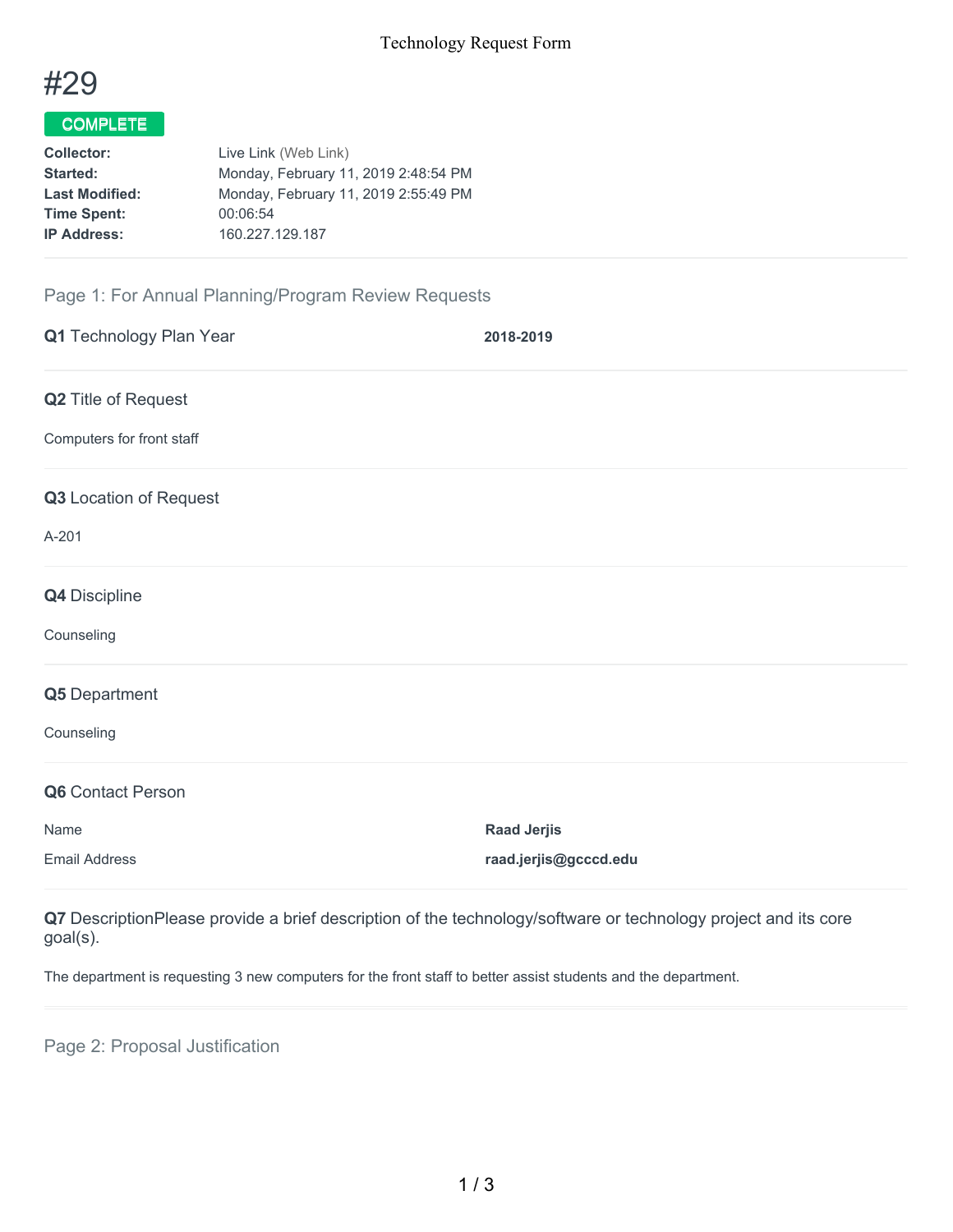## Technology Request Form

| Q8 Please explain how the technology or enhancement<br>supports the strategic plan. Include information on how<br>students will be impacted and/or employees or the<br>college or district overall. Consider whether this would<br>this be a district-wide implementation. Which Strategic<br>Plan priority (or priorities) are supported by this request?<br>To access the Strategic Plan, please click here. | <b>Organizational Health</b>              |  |
|----------------------------------------------------------------------------------------------------------------------------------------------------------------------------------------------------------------------------------------------------------------------------------------------------------------------------------------------------------------------------------------------------------------|-------------------------------------------|--|
| Q9 How does the request support the above priorities?                                                                                                                                                                                                                                                                                                                                                          |                                           |  |
| This will optimize college practices and procedures to advance the departments priorities for assisting students.                                                                                                                                                                                                                                                                                              |                                           |  |
| Q10 Who would this impact? Please select all that apply.                                                                                                                                                                                                                                                                                                                                                       | Students,<br>Employees,<br><b>College</b> |  |
| Q11 How would this impact the above group(s)?                                                                                                                                                                                                                                                                                                                                                                  |                                           |  |
| Upgraded hardware will allow for student to be helped in a more effective manner by employees and improving college goals.                                                                                                                                                                                                                                                                                     |                                           |  |
| Q12 Does the technology support a state-wide initiative<br>or is it a legal mandate or in support of a legal mandate?                                                                                                                                                                                                                                                                                          | <b>No</b>                                 |  |
| Q13 If yes, please explain how the technology supports<br>a state-wide initiative or is it a legal mandate or in<br>support of a legal mandate?                                                                                                                                                                                                                                                                | <b>Respondent skipped this question</b>   |  |
| Q14 Please be aware that projects, once approved, are typically scheduled 6 months to a year in advance. Consider<br>the consequences if the technology/software is not implemented, upgraded or renewed. What are the consequences<br>if the technology/software is not implemented/upgraded, or renewed? Examples: Security concerns, loss of FTES,<br>mandates, accreditation, etc.                         |                                           |  |
| The computers may not be able to have access to new software which will be required to help students.                                                                                                                                                                                                                                                                                                          |                                           |  |
| Q15 What is the number of students impacted per semester if the technology/software is not implemented, upgraded<br>or renewed?                                                                                                                                                                                                                                                                                |                                           |  |
| 8000                                                                                                                                                                                                                                                                                                                                                                                                           |                                           |  |
| Q16 What is your preferred time for implementation?<br>As soon as possible                                                                                                                                                                                                                                                                                                                                     |                                           |  |